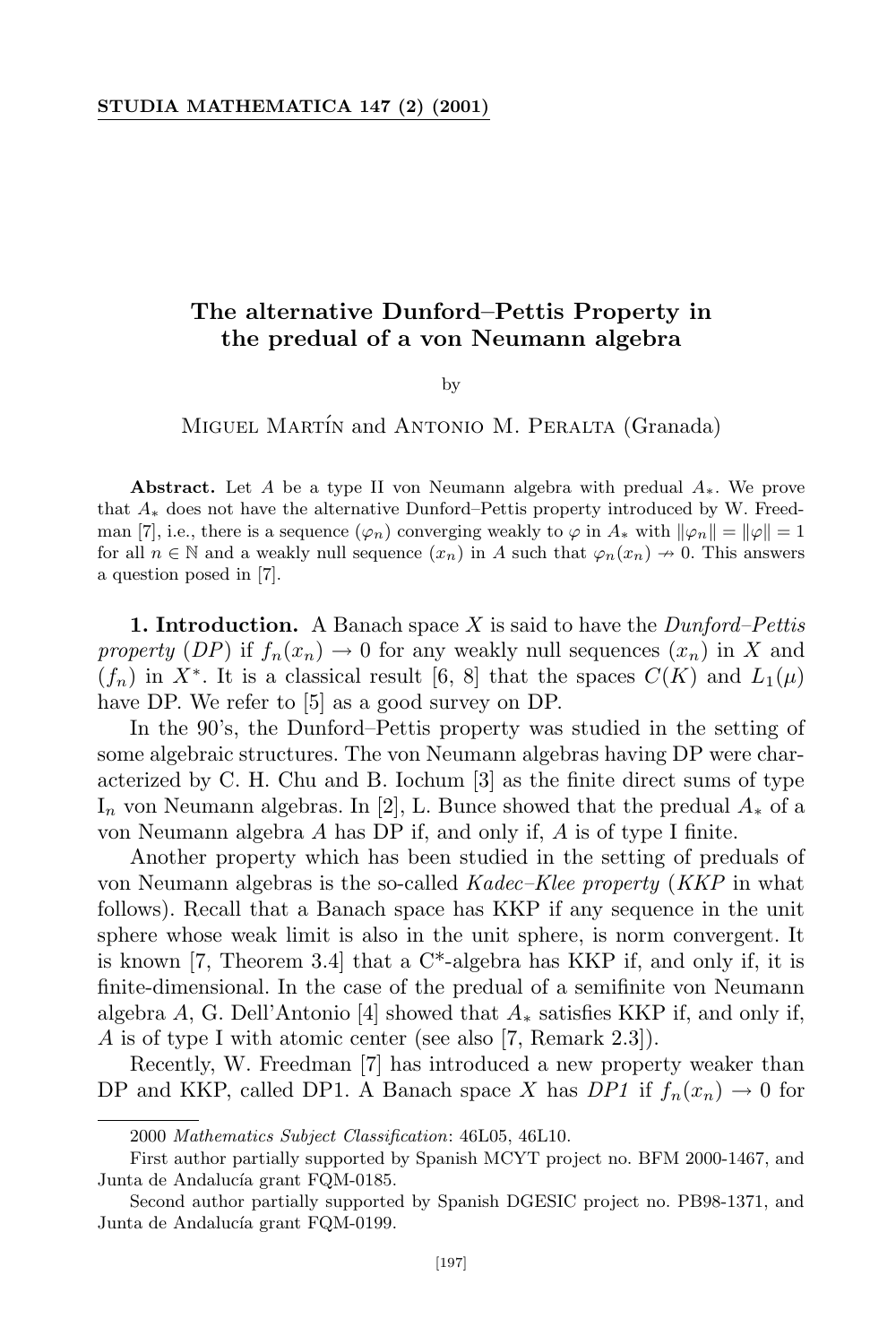any weakly convergent sequences  $x_n \to x$  in  $X$  and  $f_n \to 0$  in  $X^*$  such that  $||x_n|| = ||x|| = 1$ . Of course, the condition  $||x_n|| = ||x|| = 1$  can be replaced by  $||x_n|| \to ||x||$ . This property has also been studied under some algebraic assumptions. For instance, W. Freedman also proved that DP1 is equivalent to DP for von Neumann algebras [7, Theorem 3.5], but it is strictly weaker than DP and KKP for preduals of von Neumann algebras [7, Example 2.4]. In a more general setting, it is shown in [1, Corollary 2] that a JBW\*-triple satisfies DP1 if, and only if, it satisfies KKP or DP.

In [7], it is asked if every predual of a von Neumann algebra satisfies DP1. The aim of this paper is to show that this is not the case. Indeed, we prove that the predual of every type II von Neumann algebra fails to have DP1 (Theorem 3).

**2. The results.** Let *A* be a von Neumann algebra. In what follows, *A*sa will denote the set of all hermitian elements in *A*. We recall that a *spin system* in *A* is a set *S* of at least two symmetries not equal to  $\pm 1$ satisfying  $st + ts = 0$  whenever  $s \neq t$  in *S*. By a *normal state* on *A* we mean a weak\*-continuous, norm-one, positive, linear functional on *A*. The next proposition gives a sufficient condition for the predual of a von Neumann algebra to fail DP1.

Proposition 1. *Let A be a von Neumann algebra. Suppose that there exist a countable spin system*  $\{s_n\}_{n\in\mathbb{N}}$  *in*  $A_{sa}$  *and a normal state*  $\varrho$  *on*  $A$ such that  $\rho(s_n x) = \rho(xs_n)$  for every  $x \in A$  and  $n \in \mathbb{N}$ . Then  $A_*$  does not *satisfy DP1.*

*Proof.* For  $n \in \mathbb{N}$ , let  $\varrho_n$  be the element of  $A_*$  defined by

 $\varrho_n(x) = \varrho((1 + s_n)x)$  (*x*  $\in$  *A*).

Since for every positive element  $x \in A$ , we have

$$
0 \le \varrho((1+s_n)x(1+s_n)) = \varrho((1+s_n)^2x) = 2\varrho((1+s_n)x),
$$

we deduce that each  $\varrho_n$  is a positive linear functional in  $A_*$ . Therefore,

(1) 
$$
\|\varrho_n\| = \varrho_n(1) = 1 + \varrho(s_n)
$$

for every  $n \in \mathbb{N}$ . It is well known (see [9, p. 135]) that the real Banach subspace *V* of  $A_{sa}$  generated by  $\{s_n\}$  (the so-called *spin factor*) is isomorphic to a real Hilbert space containing *{sn}* as an orthonormal system. Thus, the sequence  $(s_n)$  is weakly null in *V* and hence in *A*. In particular, it follows from (1) that

$$
\|\varrho_n\| \to 1 = \|\varrho\|.
$$

On the other hand, since  $\rho$  is positive, the mapping

$$
(a,b)\mapsto (a|b)_{\varrho} := \varrho(ab^*) \quad (a,b\in A)
$$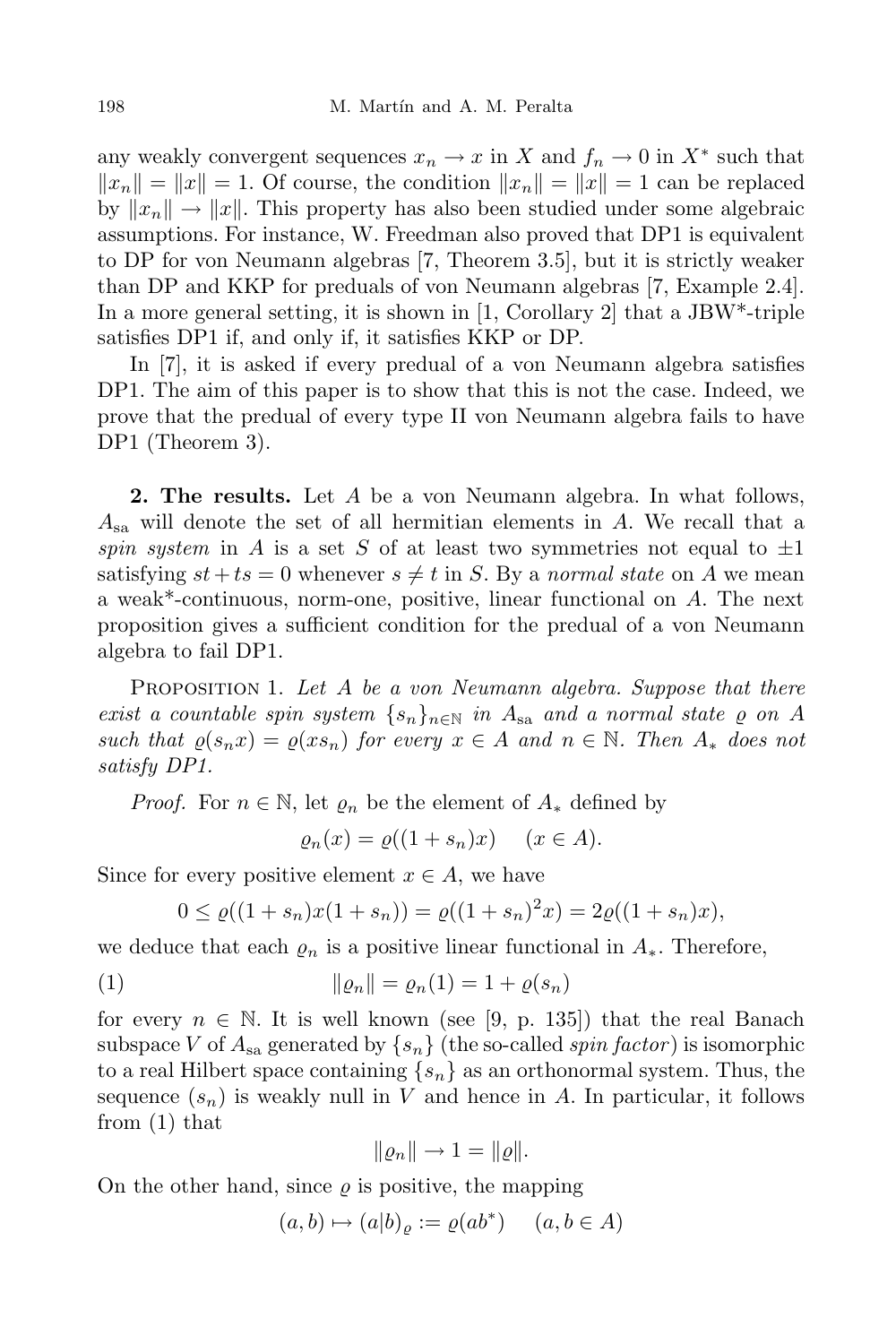is a positive sesquilinear form on *A*. If we write  $N_g = \{a \in A : \varrho(aa^*) = 0\},\$ then the quotient  $A/N<sub>\rho</sub>$  can be completed to a Hilbert space denoted by  $H<sub>\rho</sub>$ . The natural quotient map from *A* to  $H_{\varrho}$  will be denoted by  $J_{\varrho}$ . It is easy to check that  $(s_n|s_m)_{\rho} = \delta_{nm}$  for  $n, m \in \mathbb{N}$ , and therefore  $\{J_{\rho}(s_n)\}$  is an orthonormal sequence in  $H_{\varrho}$ . Now, for every  $x \in A$ , we have

$$
||x||^2 \ge ||J_{\varrho}x||_{\varrho}^2 = (x|x)_{\varrho} \ge \sum_{n \in \mathbb{N}} |(x|s_n)_{\varrho}|^2 = \sum_{n \in \mathbb{N}} |\varrho(xs_n)|^2.
$$

Therefore  $\rho(s_n x) \to 0$ , and hence  $(\rho_n)$  converges weakly to  $\rho$  in  $A_*$ . Finally, since  $(\Vert \varrho_n \Vert)$  goes to  $\Vert \varrho \Vert$ ,  $(s_n)$  is weakly null, and

$$
\varrho_n(s_n) = 1 + \varrho(s_n) \to 0,
$$

we conclude that  $A_*$  does not satisfy DP1. ■

In [4, Lemma 4], G. Dell'Antonio established that the predual of a von Neumann algebra *A* does not satisfy KKP if there exists a projection *p* in *A* such that the predual of  $pAp$  does not satisfy KKP. The result is still true for DP1.

Remark 2. It is easy to check that the property DP1 is inherited by complemented subspaces. Now, let  $p$  be a projection in a von Neumann algebra *A*. Since the product on *A* is separately weak*<sup>∗</sup>* -continuous, it follows that the map  $x \mapsto pxp$  is a weak<sup>\*</sup>-continuous projection from *A* onto *pAp*. This implies that (*pAp*)*<sup>∗</sup>* is complemented in *A∗*. Hence, *A<sup>∗</sup>* fails DP1 whenever (*pAp*)*<sup>∗</sup>* does.

Now, we can prove the existence of von Neumann algebras whose preduals do not satisfy DP1.

THEOREM 3. Let A be a type II von Neumann algebra. Then  $A_*$  does *not satisfy DP1.*

*Proof.* It is well known (see [10, Theorem V.1.19]) that there exists a projection p on A such that  $pAp$  is of type  $II_1$ . Therefore, using the above remark, we can assume that  $A$  is a type  $II_1$  von Neumann algebra.

Now, by [11, *§*3] (see also [9, *§*6]), *A* contains a countable infinite spin system  $\{s_n\}$ , consisting of nontrivial symmetries  $s_n$  in  $A_{sa}$  satisfying  $s_ns_m$  +  $s_m s_n = 0$  whenever  $n \neq m$ . On the other hand, the (unique) normal trace  $\varrho$  on *A* is a normal state on *A* which satisfies  $\varrho(s_n x) = \varrho(xs_n)$  for every  $x \in A$  and every  $n \in \mathbb{N}$  (see [10, *§V.2*]). To finish the proof, just apply Proposition 1.  $\blacksquare$ 

REMARK 4. We do not know if the predual of every type I von Neumann algebra has DP1.